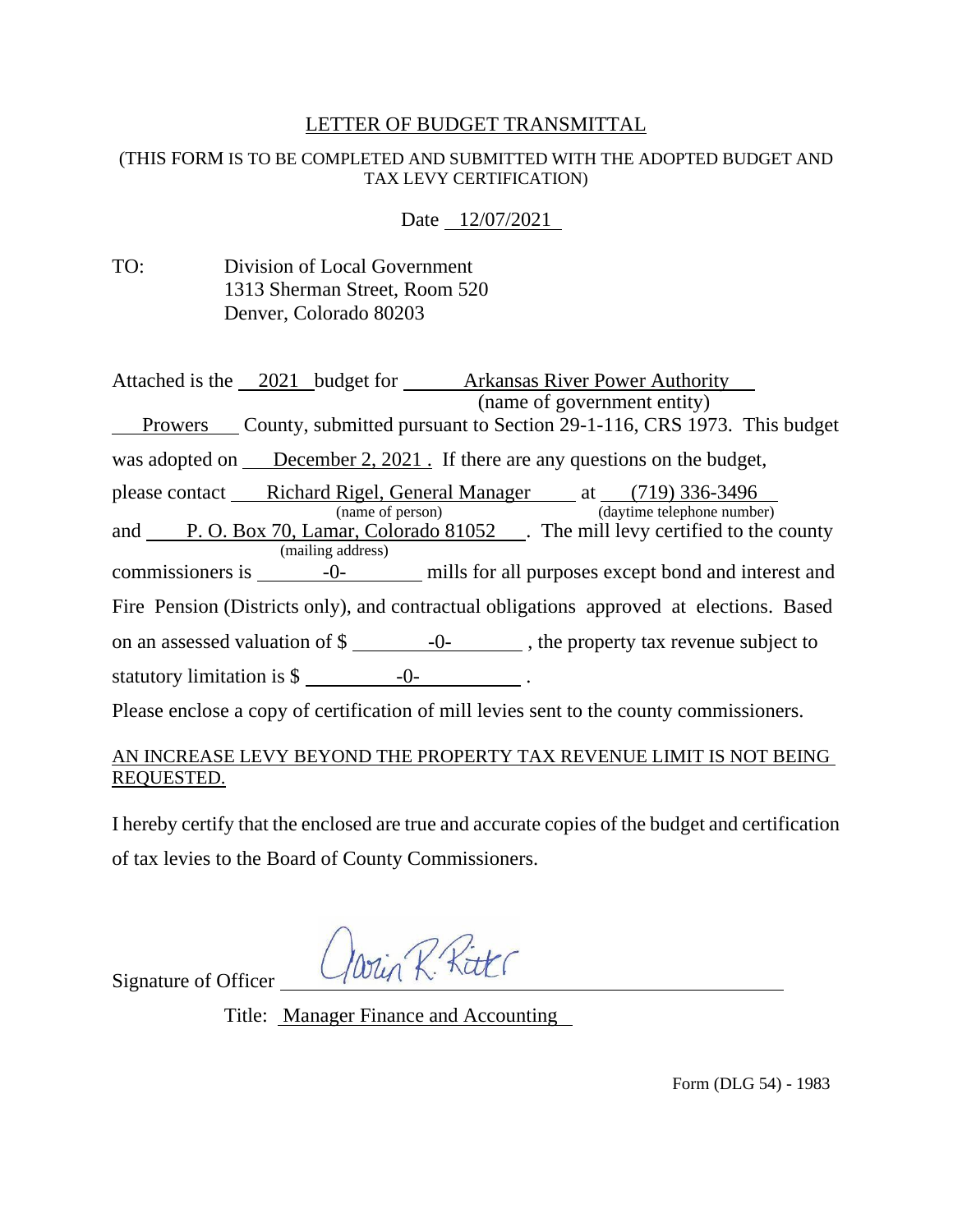

Arkansas River Power Authority 2022 Proposed Budget December 2, 2021

> P O Box 70 3409 South Main Lamar, CO 81052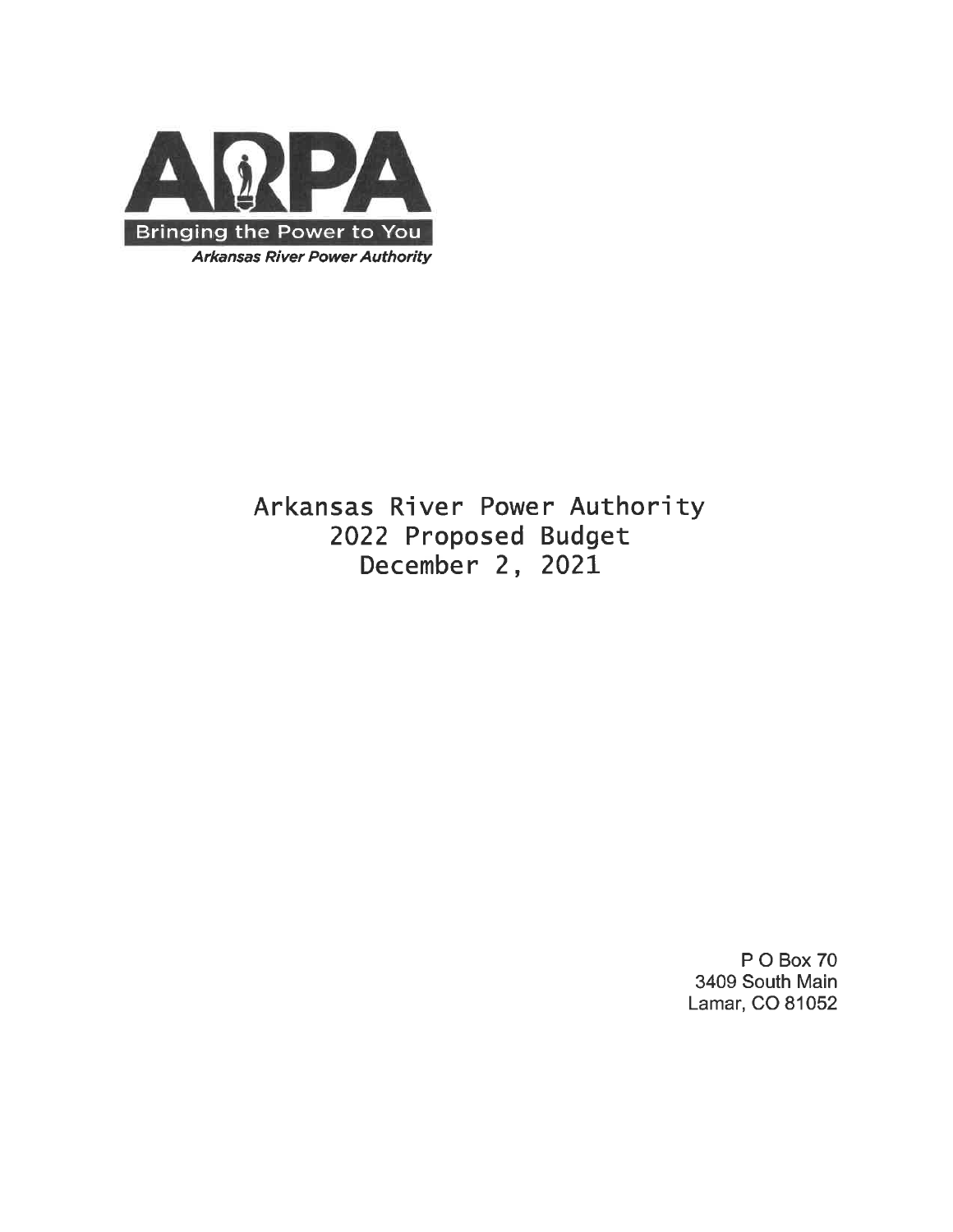The governing body of the Arkansas River Power Authority (ARPA) is a Board of Directors in which all legislative power of the Authority is vested. Each Municipality appoints 2 representatives to the ARPA Board of Directors. The ARPA Board of Directors is as follows:  $Holly:$ Calvin Melcher Mike Tanner La Junta: Gary Cranson P. Lorenz Sutherland Lamar: Houssin Hourieh Roger Stagner Las Animas: Ron Clodfelter Rick Stwalley Springfield: Darwin Hansen Jay Suhler Trinidad: Carlos Lopez Mike Valentine ARPA Staff: Rick Rigel, General Manager Arvenia Morris, Office Manager Aarin Ritter, Manager of Finance and Accounting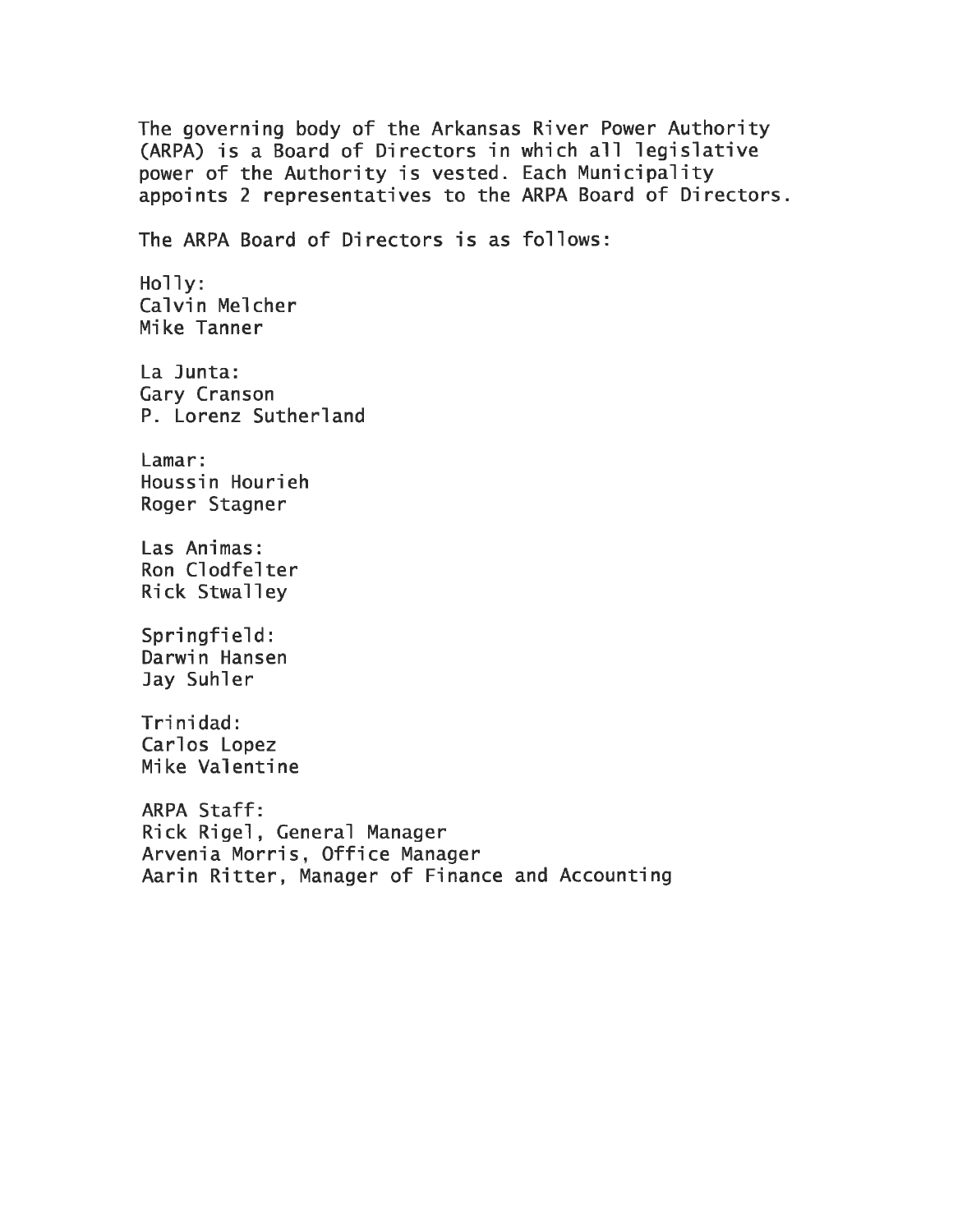

#### **Budget Message for 2022**

The Arkansas River Power Authority ("ARPA" or the "Authority") is a political subdivision of the State of Colorado established by its municipal members in 1979 under provisions of an intergovernmental cooperation statute, CRS section 29-1-204. The Authority's primary purpose is to supply the wholesale electric power and energy requirements of its Member Municipalities - Holly, La Junta, Lamar, Las Animas, Trinidad and Springfield, Colorado.

The Authority carries out its mission by obtaining wholesale power supply from a variety of sources and delivering it to the ARPA Member Municipalities who in turn provide retail electric service to their consumers. The Authority's wholesale power sources include purchases of federal hydropower from the Western Area Power Administration ("WAPA"), energy generated from 5 wind turbines owned by ARPA and the Lamar Utilities Board, and purchases via a long-term purchase power agreement with the Public Service Company of Colorado ("PSCo"). ARPA and its members also own a small amount of natural gas and diesel generation. This generation is operated for emergency backup only.

The Authority obtains operating revenue through a wholesale rate that is applied to its sale of electric power to the ARPA members. The wholesale power rate recovers the Authority's cost of obtaining and delivering wholesale power while maintaining the debt service coverage ratio as defined in the bond covenants, and payment of the principal and interest on outstanding bonds. ARPA uses the accrual basis in its financial accounting.

The Authority has implemented a straight line method of depreciation for its assets.

The Authority's primary source for power supply in 2022 will be purchased from PSCo. It is projected that PSCo will provide approximately 65% of the power required by the ARPA members. The PSCo contract goes through January of 2025.

WAPA provides approximately 28% of the power needs for the Authority through an allocation of federal hydro-power via two long-term contracts. ARPA's contract, through the Loveland Area Projects (LAP), extends through 2054 and the second contract, between WAPA-CRSP (Colorado River Storage Project) and the Lamar Utilities Board, extends through 2057.

The balance of ARPA's power supply needs are provided by wind generation from the Lamar and Springfield wind turbines.

The Authority has two Network Integration Transmission Service agreements for transmission service to its members, one with the Tri-State Generation and Transmission Association and one with the Black Hills Colorado Electric Utility Company. In addition, it has a handful of sub-transmission agreements with a variety of providers for service to its members.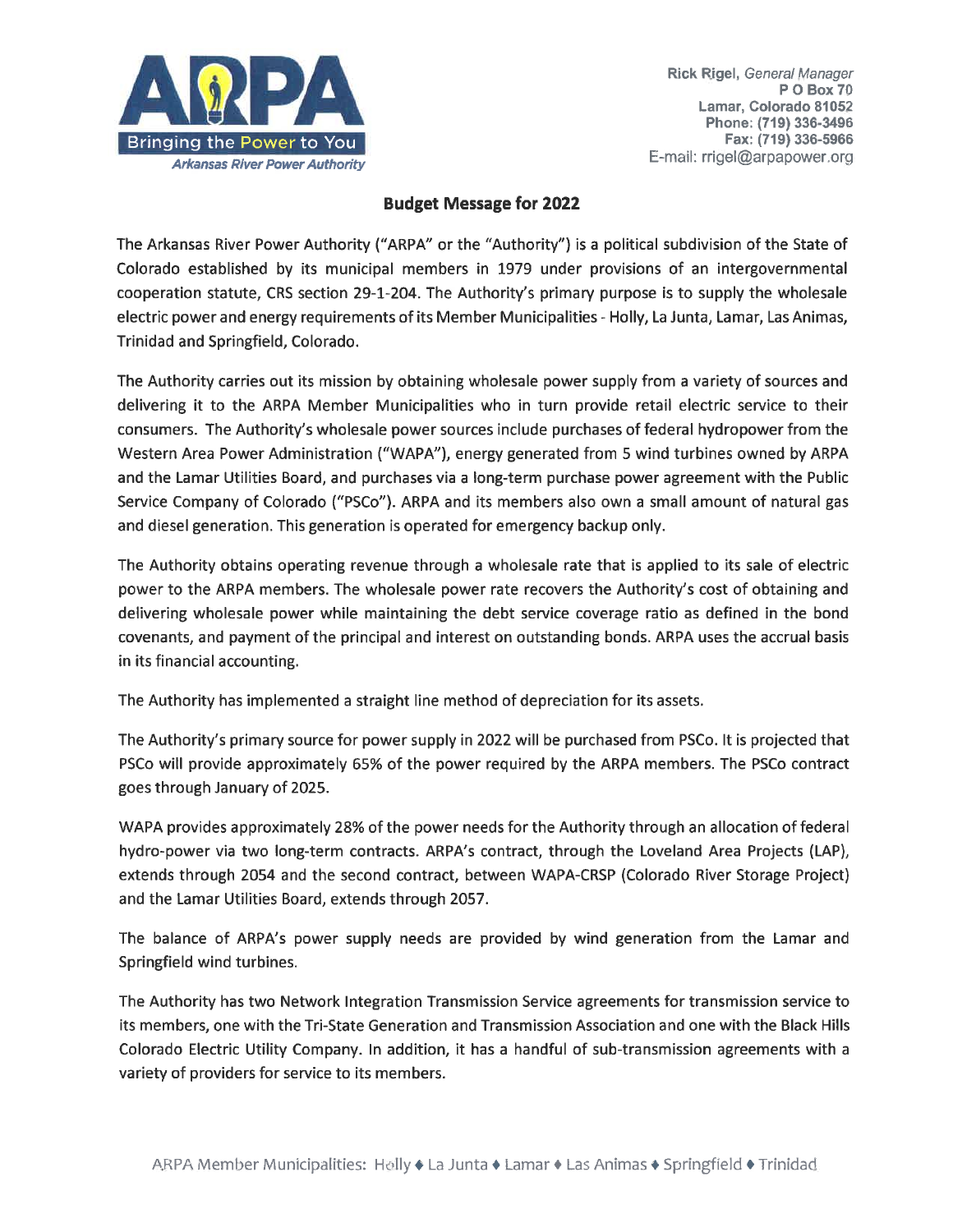The 2022 Budget will include the continuation of a 3.57% energy rate decrease which was taken in 2021. The rate decrease in 2021 followed a rate decrease of 2% in 2019 which followed several years of no rate changes for the Authority. ARPA has managed to keep its rates stable dating back to 2012; however, it was able to lower the energy rate in 2019 and believes the lower rate beginning in 2021 is sustainable through the term of its current power supply contract with PSCo.

The Authority's Board of Directors implemented a long-term financial plan in 2018 that included accruing sufficient funds to retire ARPA's 2010 bond series. The 2010 bonds became eligible for retirement on October 1, 2020. These bonds were retired in January 2021 which resulted in a significant savings of approximately \$1.3 million annually and was a critical element for the 2021 rate decrease.

The Authority's improved financial position and long-term planning resulted in an upgrade of the Authority's credit rating. In 2018, S&P Global Ratings upgraded the Authority's credit rating to a BBB with a stable outlook. That credit rating was reaffirmed in 2019, 2020 and 2021. In addition, the Authority also received an investment grade credit rating from Fitch in 2018 that was updated and reaffirmed in 2019, 2020 and 2021.

The Authority believes it has positioned itself well going forward and has reason to be optimistic about its ability to bring its long-term planning to fruition. The future rate trajectory for the Authority is stable to declining rates over the next few years.

The Authority's Board of Directors and staff continually strive to fulfill the Authority's Mission.

# **Mission Statement**

We are committed to work together to promote the long term economic well-being of our municipal members and their consumers by providing a dependable and competitively priced supply of wholesale electric power in an environmentally sound manner.

Respectfully submitted,

Oligel

**General Manager**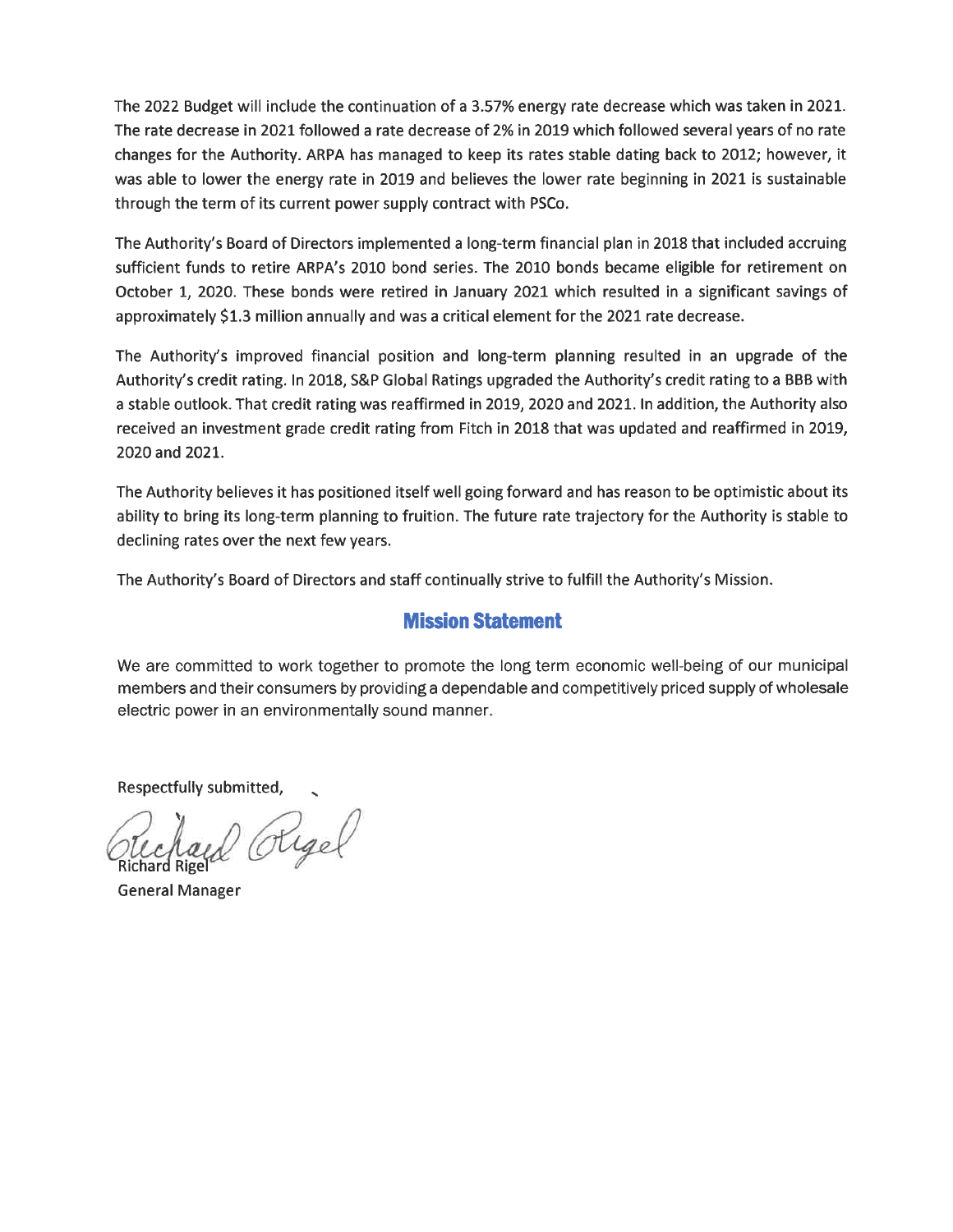| 12.02.2021                          |                                            |                |                     |               |
|-------------------------------------|--------------------------------------------|----------------|---------------------|---------------|
|                                     | <b>Arkansas River Power Authority</b>      |                |                     |               |
|                                     | <b>Condensed Operating Budget For 2022</b> |                |                     |               |
|                                     | 2020                                       | 2021           | 2021                | 2022          |
|                                     | <b>Actual</b>                              | <b>Budget</b>  | <b>Projected YE</b> | <b>Budget</b> |
|                                     | $(\$)$                                     | $($)$          | $(\$)$              | $($)$         |
| <b>Total Revenues</b>               | 31,911,638                                 | 30,407,821     | 30,306,172          | 30,456,224    |
| <b>Operating Expenses</b>           |                                            |                |                     |               |
| Power Supply                        | 13,727,986                                 | 14,054,341     | 13,841,909          | 14,229,505    |
| Transmission                        | 3,298,127                                  | 3,582,634      | 3,424,002           | 3,480,959     |
| Administrative & General            | 1,434,213                                  | 1,356,672      | 1,438,858           | 1,273,536     |
| <b>Total Operating Expenses</b>     | 18,460,326                                 | 18,993,646     | 18,704,769          | 18,984,000    |
| <b>Net Operating Income</b>         | 13,451,312                                 | 11,414,174     | 11,601,403          | 11,472,224    |
| <b>Interest Expenses</b>            | 6,553,425                                  | 5,527,767      | 5,563,033           | 5,413,632     |
| <b>Depreciation/Amortization</b>    | 268,713                                    | 268,711        | 268,709             | 268,711       |
| <b>Total</b>                        | 6,822,138                                  | 5,796,478      | 5,831,742           | 5,682,343     |
| <b>Net Income</b>                   | 6,629,174                                  | 5,617,696      | 5,769,661           | 5,789,881     |
| <b>Non Operating Expenses</b>       |                                            |                |                     |               |
| Return of Reserves                  | (2, 384, 119)                              | (2,383,668)    | (2,095,088)         | (2,068,721)   |
| Depreciation/Amortization           | 268,713                                    | 268,711        | 268,709             | 268,711       |
| Amortization Income                 | (455, 822)                                 | (455, 822)     | (455, 821)          | (455, 822)    |
| City of Lamar Settlement            | (129, 843)                                 | (135, 470)     | (135, 470)          | (141, 341)    |
| B & W Settlement Misc. A/R          | 2,000,000                                  |                |                     |               |
| <b>Principal Payments</b>           | (2,864,997)                                | (16, 276, 027) | (16, 276, 027)      | (2,861,250)   |
| <b>LRP</b> Demolition               |                                            | (1,389,513)    | (1,614,469)         |               |
| Capital Purchases/ Contingency      | (15,963)                                   | (165,000)      | (165,000)           | (192, 018)    |
| <b>Total Non Operating Expenses</b> | (3, 582, 032)                              | (20, 536, 789) | (20, 473, 166)      | (5,450,441)   |
| <b>Net Cash</b>                     | 3,047,142                                  | (14,919,093)   | (14,703,505)        | 339,440       |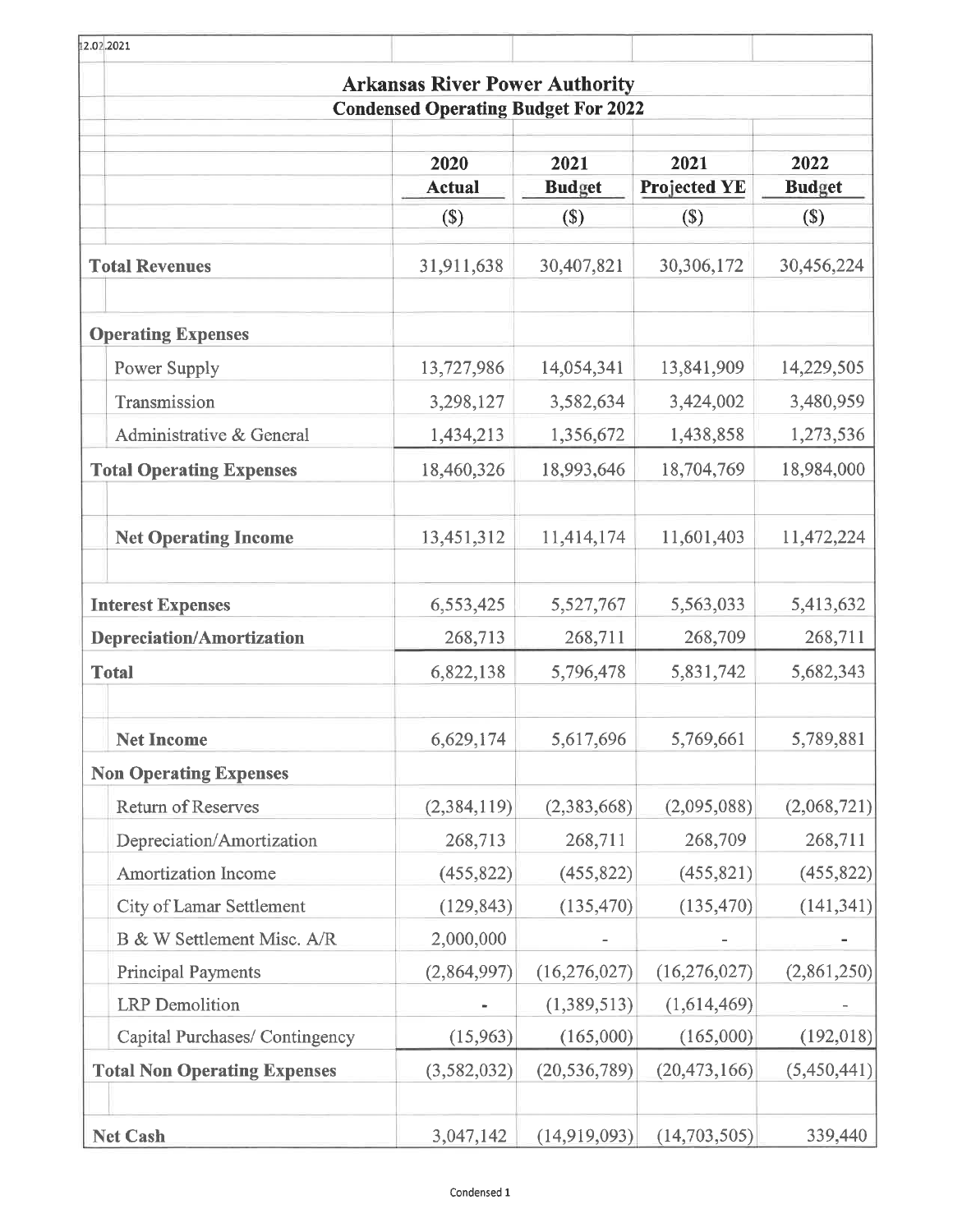| 12.02 2021                                            |                          |                                 |                                       |                          |                                |                              |
|-------------------------------------------------------|--------------------------|---------------------------------|---------------------------------------|--------------------------|--------------------------------|------------------------------|
|                                                       |                          |                                 | <b>Arkansas River Power Authority</b> |                          |                                |                              |
|                                                       |                          | <b>Expenses for 2022 Budget</b> |                                       |                          |                                |                              |
|                                                       | 2020                     | 2021                            | 2021                                  | 2022                     | <b>Difference</b>              | $%$ of                       |
|                                                       | <b>Actual</b><br>(S)     | <b>Budget</b><br>$($)$          | <b>Projected YE</b><br>$($)$          | <b>Budget</b><br>$($)$   | <b>From Projected</b><br>$(S)$ | <b>Difference</b><br>$(\% )$ |
|                                                       |                          |                                 |                                       |                          |                                |                              |
| <b>Power Supply Costs</b>                             |                          |                                 |                                       |                          |                                |                              |
| LLP-LRP                                               | 332,046                  |                                 |                                       |                          |                                | 0.0%                         |
| O & M Expenses                                        | 1,602                    | 13,500                          | 13,910                                | 13,500                   | (410)                          | $-3.0\%$                     |
| Fuel (Non-LRP)                                        | 1,195                    | 14,400                          | 4,097                                 | 14,400                   | 10,303                         | 251.4%<br>0.2%               |
| <b>WAPA LAP</b><br><b>WAPA CRSP</b>                   | 2,415,420<br>232,064     | 2,424,229<br>221,362            | 2,419,197<br>220,997                  | 2,424,229<br>216,809     | 5,032<br>(4, 188)              | $-1.9%$                      |
| <b>ARPA Wind</b>                                      | 84,860                   | 85,114                          | 110,714                               | 85,114                   | (25,600)                       | $-23.1%$                     |
| Lamar Wind                                            | 682,759                  | 667,889                         | 677,181                               | 667,889                  | (9, 292)                       | $-1.4%$                      |
| <b>Purchased Power</b>                                | 9,978,039                | 10,627,847                      | 10,395,812                            | 10,807,564               | 411,752                        | 4.0%                         |
| <b>Scheduling Service</b>                             | ä,                       |                                 |                                       |                          |                                | 0.0%                         |
| <b>Spinning Reserve</b>                               | $\blacksquare$           | ×,                              | à,                                    | $\overline{\phantom{a}}$ | Ξ                              | 0.0%                         |
| <b>Total Power Supply Costs</b>                       | 13,727,986               | 14.054.341                      | 13,841,909                            | 14,229,505               | 387,597                        | 2.8%                         |
| <b>Transmission Costs</b>                             |                          |                                 |                                       |                          |                                |                              |
| Tri-State G & T                                       | 2,556,401                | 2,665,430                       | 2,661,781                             | 2,565,582                | (96, 199)                      | $-3.6%$                      |
| <b>SECPA</b>                                          | 25,933                   | 35,457                          | 28,656                                | 35,457                   | 6,801                          | 23.7%                        |
| San Isabel                                            | 211,050                  | 212,651                         | 212,871                               | 210,824                  | (2,047)                        | $-1.0%$                      |
| Lamar Light & Power                                   | 40,334                   | 41,355                          | 94,482                                | 41,355                   | (53, 127)                      | $-56.2%$                     |
| <b>Black Hills</b>                                    | 153,059                  | 242,829                         | 91,318                                | 242,829                  | 151,511                        | 165.9%                       |
| <b>OATT</b> Transmission                              | 69,898                   | 82,650                          | 74,236                                | 82,650                   | 8,414                          | 11.3%                        |
| Ancillary Services- Xcel                              | 241,452                  | 302,261                         | 260,657                               | 302,261                  | 41,605                         | 16.0%                        |
| <b>Total Transmission Costs</b>                       | 3,298,127                | 3,582,634                       | 3,424,002                             | 3,480,959                | 56,957                         | 1.7%                         |
| <b>Administrative &amp; General Expenses</b>          |                          |                                 |                                       |                          |                                |                              |
| <b>Bond Issue Expense</b>                             | $\overline{\phantom{a}}$ | $\overline{\phantom{a}}$        | $\overline{\phantom{a}}$              | $\sim$                   | ٠                              | $-100.0%$                    |
| Dues & Subscription                                   | 25,161                   | 35,979                          | 32,124                                | 35,979                   | 3,855                          | 12.0%                        |
| <b>Employee Expenses</b>                              | 413,073                  | 420,560                         | 414,958                               | 413,354                  | (1,605)                        | $-0.4%$                      |
| <b>Insurance Expenses</b>                             | 44,320                   | 44,932                          | 177,902                               | 85,874                   | (92,028)                       | $-51.7%$                     |
| City of Lamar Settlement                              | 220,154                  | 214,530                         | 214,490                               | 208,659                  | (5, 831)                       | $-2.7%$                      |
| Lease Exp - LRP City Land<br>Lease Exp - Willow Creek | 1,000                    | 1,000<br>2,643                  | 1,000<br>2,643                        | $\mathcal{L}$<br>2,643   | (1,000)<br>Ξ                   | $-100.0%$<br>0.0%            |
| Members Services                                      | 2,566<br>8,687           | 8,800                           | 9,667                                 | 8,800                    | (867)                          | $-9.0%$                      |
| Office Expenses                                       | 21,459                   | 21,687                          | 24,053                                | 21,687                   | (2,366)                        | $-9.8%$                      |
| Professional & Outside Svcs                           | 559,634                  | 566,300                         | 503,778                               | 456,300                  | (47, 478)                      | $-9.4%$                      |
| LRP Engineer and Contractor                           | 123,457                  | $\blacksquare$                  | 28,922                                |                          | (28, 922)                      | $-100.0\%$                   |
| Safety Program                                        | 9,021                    | 15,240                          | 16,492                                | 15,240                   | (1,252)                        | $-7.6%$                      |
| Travel, Meals & lodging                               | 5,681                    | 25,000                          | 12,829                                | 25,000                   | 12,171                         | 94.9%                        |
| Total A & G Expenses                                  | 1,434,213                | 1,356,672                       | 1,438,858                             | 1,273,536                | (165, 323)                     | $-11.5%$                     |
| <b>Total Operating Expenses</b>                       | 18,460,326               | 18,993,646                      | 18,704,769                            | 18,984,000               | 279,231                        | 1.5%                         |
|                                                       |                          |                                 |                                       |                          |                                |                              |
| <b>Interest Expenses</b>                              | 6,553,425                | 5,527,767                       | 5,563,033                             | 5,413,632                | (149, 401)                     | $-2.7%$                      |
| <b>Depreciation/Amortization</b>                      | 268,713                  | 268,711                         | 268,709                               | 268,711                  | 2                              | 0.0%                         |
| <b>Total Expenses</b>                                 | 25,282,464               | 24,790,124                      | 24,536,511                            | 24,666,343               | 129,832                        | 0.5%                         |
| <b>Capital Outlays</b>                                |                          |                                 |                                       |                          |                                |                              |
| Wind Farm Metering                                    | ÷.                       | ×.                              | $\sim$                                | 25,000                   | 25,000                         | 0.0%                         |
| Wind Turbine Upgrades                                 | z                        | 165,000                         | 165,000                               | 67,018                   | (97, 982)                      | $-59.4%$                     |
| Contingency                                           | 15,963                   | 400,000                         |                                       | 100,000                  | 100,000                        | 100.0%                       |
| <b>Total Capital/Contingency</b>                      | 15,963                   | 565,000                         | 165,000                               | 192,018                  | 27,018                         | 16.4%                        |
| <b>Total Expenses (Incl. Capital)</b>                 | 25,298,427               | 25, 355, 124                    | 24,701,511                            | 24,858,361               | 156,850                        | 0.6%                         |
|                                                       |                          |                                 |                                       |                          |                                |                              |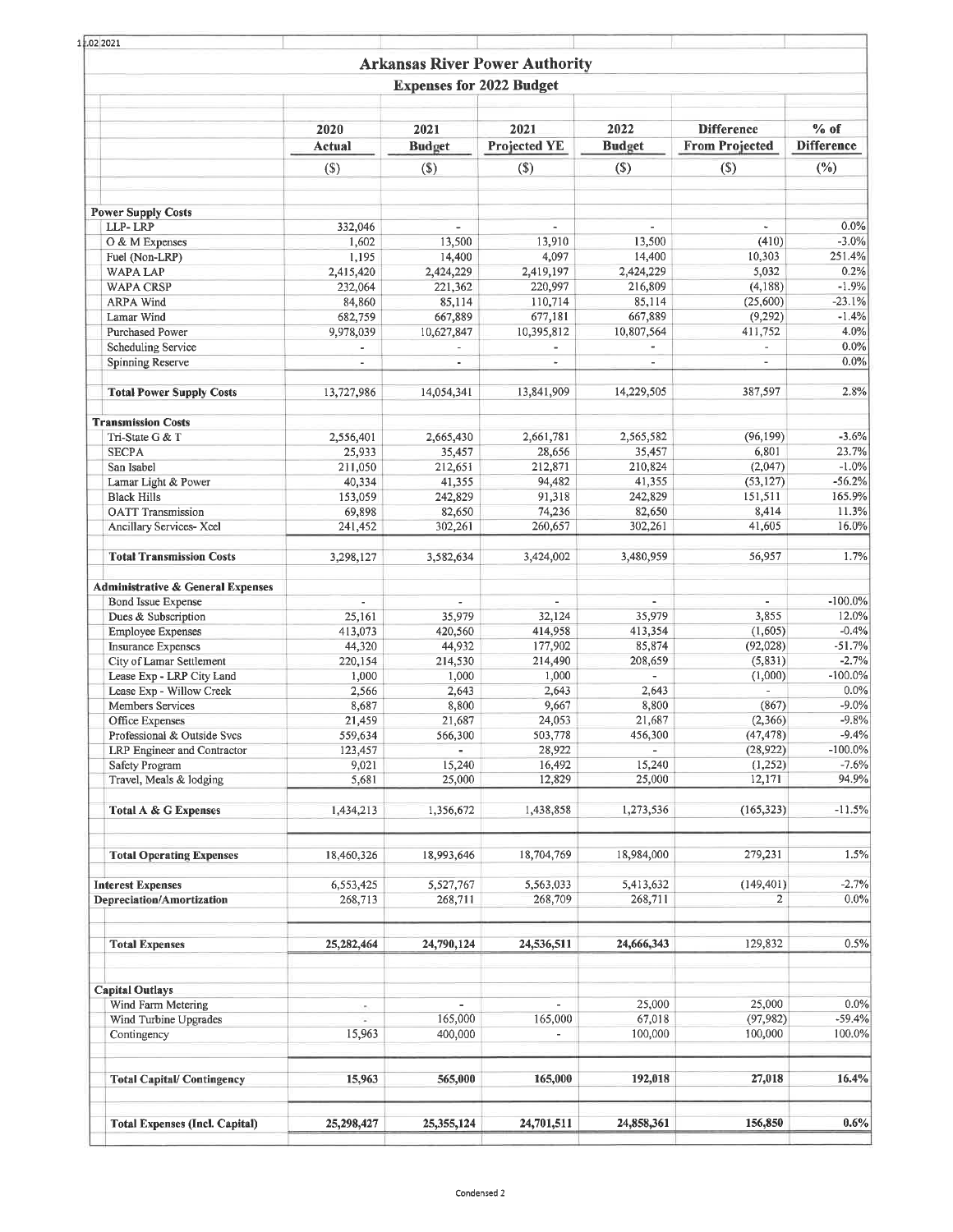|                                              |                       |                          |                          |                |                          |                          | <b>Arkansas River Power Authority</b> |                          |                          |                          |                          |                                    |                          |                   |                   |
|----------------------------------------------|-----------------------|--------------------------|--------------------------|----------------|--------------------------|--------------------------|---------------------------------------|--------------------------|--------------------------|--------------------------|--------------------------|------------------------------------|--------------------------|-------------------|-------------------|
| 2022 Proposed Budget Recap                   |                       |                          |                          |                |                          |                          |                                       |                          |                          |                          | 2022                     | 2021                               | 2021                     |                   |                   |
|                                              | Jan                   | Feb                      | Mar                      | Apr            | May                      | June                     | July                                  | Aug                      | Sep                      | Oct                      | Nov                      | Dec                                | <b>Budget</b>            | Projected         | <b>Budget</b>     |
|                                              | (S)                   | (S)                      | (S)                      | (S)            | (S)                      | $($)$                    | (S)                                   | (S)                      | $(5)$                    | $(5)$                    | $($)$                    | (S)                                | (S)                      | (S)               | $(5)$             |
| <b>Power Supply Costs</b>                    |                       |                          |                          |                |                          |                          |                                       |                          |                          |                          |                          |                                    |                          |                   |                   |
| LLP-LRP                                      | w                     | $\sim$                   | $\sim$                   | $-10^{11}$     | $\overline{a}$           |                          | $\sim$                                | $\sim$                   | $\overline{\phantom{a}}$ | . п.                     | $\overline{\phantom{a}}$ | $\overline{a}$                     |                          | $\sim$            |                   |
| O & M Expenses                               | 1.125                 | 1,125                    | 1,125                    | 1,125          | 1,125                    | 1.125                    | 1,125                                 | 1,125                    | 1.125                    | 1,125                    | 1,125                    | 1,125                              | 13,500                   | 13,910            | 13,500            |
| Fuel (Non-LRP)                               | 1,200                 | 1,200                    | 1,200                    | 1,200          | 1,200                    | 1.200                    | 1,200                                 | 1,200                    | 1,200                    | 1,200                    | 1,200                    | 1,200                              | 14,400                   | 4,097             | 14,400            |
| <b>WAPA LAP</b>                              | 180,811               | 162,031                  | 168,456                  | 215,833        | 220,569                  | 236,132                  | 265,903                               | 236.132                  | 204,330                  | 175,375                  | 175,375                  | 183,282                            | 2,424,229                | 2,419,197         | 2,424,229         |
| <b>WAPA CRSF</b>                             | 19,177                | 18,455                   | 19,006                   | 15,665         | 17,369                   | 17,936                   | 18,563                                | 18,392                   | 16,645                   | 18,865                   | 18,043                   | 18,694                             | 216,809                  | 220,997           | 221,362           |
| <b>ARPA Wind</b>                             | 7,359                 | 7.069                    | 7,069                    | 7,069          | 7,069                    | 7,069                    | 7,069                                 | 7,069                    | 7,069                    | 7,069                    | 7,069                    | 7,069                              | 85,114                   | 110,714           | 85,114            |
| Lamar Wind                                   | 55,312                | 55,986                   | 55,769                   | 55,610         | 55,839                   | 55,922                   | 55,681                                | 55,757                   | 55,651                   | 55,498                   | 55,433                   | 55,431                             | 667,889                  | 677,181           | 667,889           |
| <b>Purchased Power</b>                       | 895.071               | 825,876                  | 872,809                  | 687,696        | 750,585                  | 975,877                  | 1,179,507                             | 1,110,621                | 1,020,190                | 803,807                  | 793,267                  | 892,258                            | 10,807,564               | 10,395,812        | 10,627,847        |
| <b>Scheduling Service</b>                    | $\tilde{\phantom{a}}$ | $\overline{\phantom{a}}$ | $\sim$                   | $\blacksquare$ | $\overline{\phantom{a}}$ | $\tilde{\phantom{a}}$    | $\epsilon$                            | $\sim$                   | Ð                        | $\sim$                   | $\blacksquare$           | ×                                  | $\overline{\phantom{a}}$ | $\sim$            | $\mathcal{C}$     |
| <b>Spinning Reserve</b>                      | $\sim$                | $\sim$                   | ×                        | ٠              | $\sim$                   |                          | $\sim$                                | ٠                        | ×                        | $\overline{\phantom{a}}$ | $\sim$                   | $\overline{\phantom{a}}$           | $\overline{\phantom{a}}$ | $\sim$            | $\sim$            |
| <b>Total Power Supply Costs</b>              | 1,160,054             | 1,071,742                | 1,125,434                | 984,198        | 1,053,755                | 1,295,261                | 1,529,047                             | 1,430,296                | 1,306,210                | 1,062,938                | 1,051,511                | 1,159,058                          | 14,229,505               | 13,841,909        | 14,054,341        |
| <b>Transmission Costs</b>                    |                       |                          |                          |                |                          |                          |                                       |                          |                          |                          |                          |                                    |                          |                   |                   |
| Tri-State G & T                              | 211,302               | 212,138                  | 215,436                  | 215,780        | 211,623                  | 213,912                  | 223,907                               | 224,028                  | 211,589                  | 210,951                  | 206,433                  | 208,482                            | 2,565,582                | 2,661,781         | 2,665,430         |
| <b>SECPA</b>                                 | 2,953                 | 2,512                    | 2,525                    | 2.307          | 2,528                    | 3.405                    | 4,357                                 | 3,802                    | 3,098                    | 2.564                    | 2,544                    | 2,862                              | 35,457                   | 28,656            | 35,457            |
| San Isabel                                   | 19,753                | 16,961                   | 17,354                   | 15,889         | 15,763                   | 16,965                   | 19,090                                | 18,131                   | 16,561                   | 16,682                   | 17,602                   | 20,076                             | 210,824                  | 212,871           | 212,651           |
| Lamar Light & Power                          | 2,276                 | 2,276                    | 2,573                    | 2,837          | 3,627                    | 5,176                    | 5,638                                 | 5,176                    | 4,550                    | 2,606                    | 2.310                    | 2,310                              | 41,355                   | 94.482            | 41,355            |
| <b>Black Hills</b>                           | 17,574                | 16,111                   | 16.905                   | 14,725         | 18,652                   | 27,017                   | 29,571                                | 26,141                   | 24,575                   | 17.253                   | 16,750                   | 17,556                             | 242,829                  | 91,318            | 242,829           |
| OATT                                         | 6,888                 | 6,888                    | 6,888                    | 6,888          | 6,888                    | 6,888                    | 6,888                                 | 6,888                    | 6,888                    | 6.888                    | 6,888                    | 6,888                              | 82,650                   | 74,236            | 82,650            |
| Ancillary Services- Xcel                     | 21,949                | 21.297                   | 17,906                   | 20,205         | 27,920                   | 33,201                   | 33,969                                | 29,671                   | 30,679                   | 20,604                   | 21,919                   | 22,944                             | 302,261                  | 260,657           | 302,261           |
| <b>Total Transmission Costs</b>              | 282,693               | 278,182                  | 279,586                  | 278,630        | 287,000                  | 306,563                  | 323.419                               | 313,836                  | 297,940                  | 277,547                  | 274,444                  | 281,118                            | 3,480,959                | 3,424,002         | 3,582,634         |
| <b>Administrative &amp; General Expenses</b> |                       |                          |                          |                |                          |                          |                                       |                          |                          |                          |                          |                                    | 2022                     | 2021              | 2021              |
| <b>Bond Issue Expense</b>                    | ÷,                    | $\overline{\phantom{a}}$ | $\overline{\phantom{a}}$ | $\sim$         | $\sim$                   | $\sim$                   | $\sim$                                | $\sim$                   | ÷.                       | ÷.                       | $\overline{a}$           | $\sim$                             | $\sim$                   | ч.                | $\sim$            |
| Dues & Subscription                          | 9,371                 | 341                      | 284                      | 13,956         | 831                      | 435                      | 2,129                                 | 265                      | 1,765                    | 1,963                    | 4,274                    | 365                                | 35,979                   | 32,124            | 35,979            |
| <b>Employee Expenses</b>                     | 34,433                | 34,433                   | 34,433                   | 34,433         | 34.433                   | 34,433                   | 34,433                                | 34,433                   | 34,433                   | 34,433                   | 34,511                   | 34,511                             | 413,354                  | 414,958           | 420,560           |
| <b>Insurance Expenses</b>                    | 12,253                | 23,683                   | 4,541                    | 4,541          | 4,541                    | 4,541                    | 4,541                                 | 9,071                    | 4,541                    | 4,541                    | 4,541                    | 4,541                              | 85,874                   | 177,902           | 44,932            |
| City of Lamar Settlement                     | 17,616                | 17.575                   | 17.534                   | 17,493         | 17,451                   | 17,410                   | 17,368                                | 17,327                   | 17,285                   | 17,242                   | 17,200                   | 17,158                             | 208,659                  | 214,490           | 214,530           |
| Lease Exp - LRP City Land                    | $\sim$                | a.                       | $\sim$                   | œ              | $\sim$                   | $\overline{\phantom{a}}$ | ÷                                     |                          | $\sim$                   | $\sim$                   | $\sim$                   | $\sim$                             | $\sim$                   | 1,000             | 1,000             |
| Lease Exp - Willow Creek                     | 2,643                 | $\sim$                   | ×                        | i al           | ×                        | $\sim$                   | $\sim$                                | $\sim$                   | $\sim$                   |                          | ÷                        |                                    | 2,643                    | 2,643             | 2,643             |
| <b>Members Services</b>                      | 1,400                 | 1,400                    | 400                      | 400            | 400                      | 400                      | 400                                   | 400                      | 1,400                    | 1.400                    | 400                      | 400                                | 8,800                    | 9.667             | 8,800             |
| Office Expenses                              | 1,807                 | 1,807                    | 1,807                    | 1,808          | 1.807                    | 1,807                    | 1,807                                 | 1,808                    | 1,807                    | 1,807                    | 1,807                    | 1.808                              | 21,687                   | 24,053            | 21,687            |
| Professional & Outside Svcs                  | 47,000                | 78,000                   | 28,500                   | 28,500         | 39.800                   | 46,000                   | 36,000                                | 28,500                   | 33,500                   | 33,500                   | 28,500                   | 28,500                             | 456,300                  | 503,778<br>28,922 | 566,300<br>$\sim$ |
| LRP Engineer and Contractor                  | $\sim$                | ×.                       | ×                        | ÷              | $\sim$                   | $\overline{\phantom{a}}$ | $\sim$                                | $\overline{\phantom{a}}$ | $\sim$                   | $\sim$                   | $\sim$<br>$\sim$         | $\sim$<br>$\overline{\phantom{a}}$ | $\sim$<br>15,240         | 16,492            | 15,240            |
| Safety Program                               | ×                     | $\sim$                   | ×                        | $\blacksquare$ | ×                        | $\sim$                   | ÷.                                    | ÷.                       | $\overline{\phantom{a}}$ | 15,240                   |                          |                                    | 25,000                   | 12,829            | 25,000            |
| Travel, Meals & lodging                      | 2,083                 | 2,083                    | 2.084                    | 2.083          | 2.083                    | 2.084                    | 2,083                                 | 2,083                    | 2.084                    | 2,083                    | 2,083                    | 2,084                              |                          |                   |                   |
| Total A & G Expenses                         | 128,606               | 159,322                  | 89,583                   | 103,214        | 101,346                  | 107,110                  | 98,761                                | 93,886                   | 96,814                   | 112,209                  | 93,316                   | 89.367                             | 1,273,536                | 1,438,858         | 1,356,672         |
| <b>Total Operating Expenses</b>              | 1,571,354             | 1,509,246                | 1,494,603                | 1,366,042      | 1,442,102                | 1,708,934                | 1,951,227                             | 1,838,018                | 1,700,964                | 1,452,695                | 1.419.272                | 1,529,544                          | 18,984,000               | 18,704,769        | 18,993,646        |
| <b>Interest Expenses</b>                     | 453,634               | 453,634                  | 453,634                  | 453,634        | 453,634                  | 453,634                  | 453,634                               | 453.634                  | 453.634                  | 443,642                  | 443,642                  | 443,642                            | 5,413,632                | 5,563,033         | 5,527,767         |
| Depreciation/Amortization                    | 22,393                | 22,393                   | 22,393                   | 22,393         | 22,393                   | 22,393                   | 22,393                                | 22,393                   | 22,393                   | 22,393                   | 22,391                   | 22,390                             | 268,711                  | 268,709           | 268,711           |
|                                              |                       |                          |                          |                |                          | 2,184,961                | 2,427,254                             | 2.314.045                | 2,176,991                | 1,918,730                | 1,885,305                | 1,995,576                          | 24,666,343               | 24,536,511        | 24,790,124        |
| <b>Total Expenses</b>                        | 2,047,381             | 1,985,273                | 1,970,630                | 1,842,069      | 1,918,129                |                          |                                       |                          |                          |                          |                          |                                    |                          |                   |                   |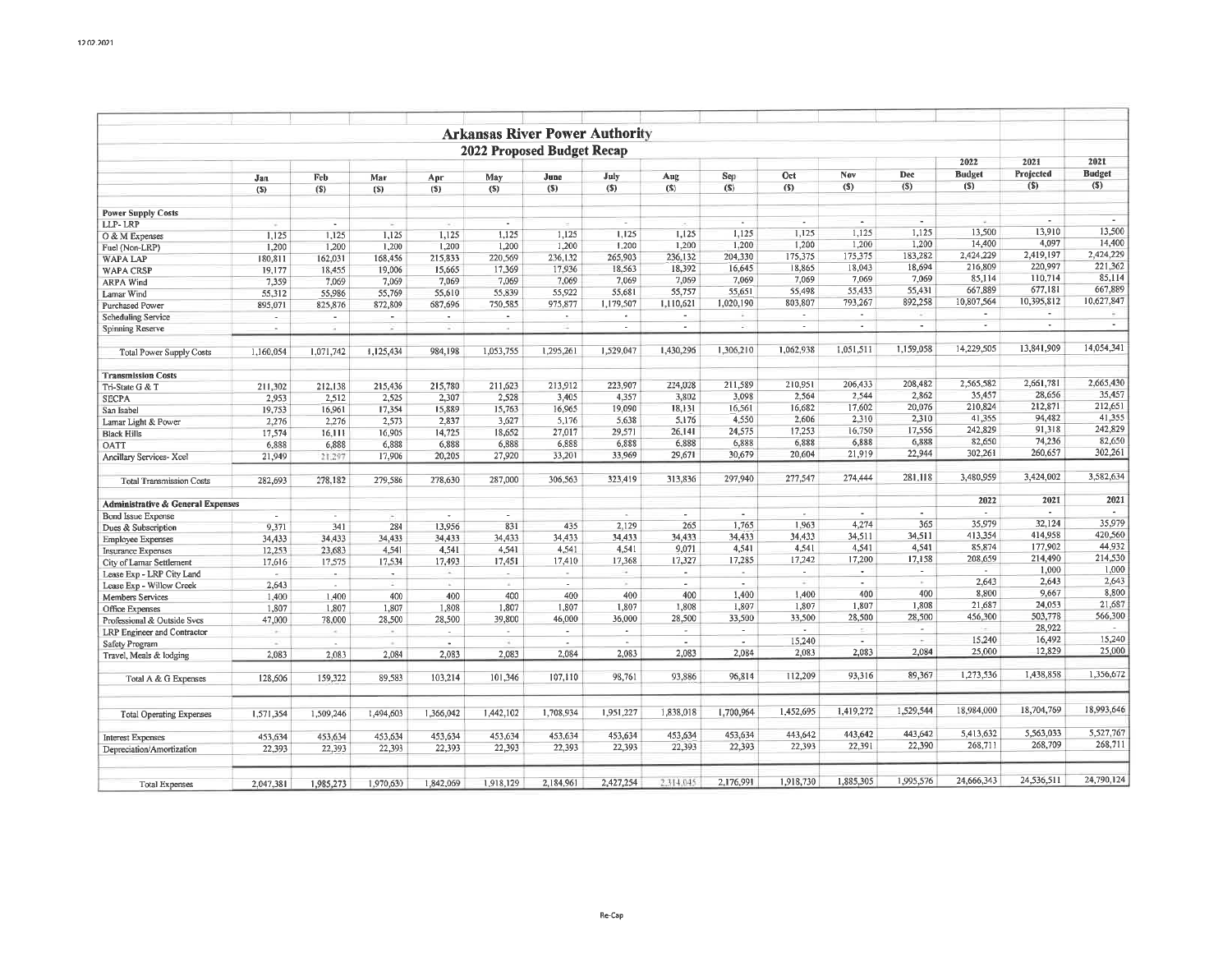|                        |                          |            | kWh         | Rate                     | Amount (\$)                              |                           |             |            |            |            |                          |            |              |               |
|------------------------|--------------------------|------------|-------------|--------------------------|------------------------------------------|---------------------------|-------------|------------|------------|------------|--------------------------|------------|--------------|---------------|
| Avg Composite Rate     | \$0.10114                |            | 271,580,311 | 0.08836                  | \$23,996,836                             | <b>Energy Rate</b>        |             |            |            |            |                          |            |              |               |
|                        |                          |            | 566,411     | 5.49                     | \$3,109,595                              | <b>Demand Rate</b>        |             |            |            |            |                          |            |              |               |
|                        |                          |            |             |                          |                                          |                           |             |            |            |            |                          |            |              |               |
|                        |                          |            | 271,580,311 | 0.00000                  | \$0                                      | <b>DSC</b> Adder          |             |            |            |            |                          |            |              |               |
|                        |                          |            | 361,073     |                          | \$361,073                                | <b>Reimb Transmission</b> |             |            |            |            |                          |            |              |               |
|                        |                          |            |             |                          | \$27,467,504                             |                           |             |            |            |            |                          |            |              |               |
|                        |                          |            |             |                          | <b>Arkansas River Power Authority</b>    |                           |             |            |            |            |                          |            |              |               |
|                        |                          |            |             |                          | <b>Revenues for 2022 Proposed Budget</b> |                           |             |            |            |            |                          |            |              |               |
|                        |                          |            |             |                          |                                          |                           |             |            |            |            |                          |            | 2022         | 2021          |
|                        | Jan                      | Feb        | Mar         | Apr                      | May                                      | June                      | <b>July</b> | Aug        | Sep        | Oct        | Nov                      | Dec        | <b>Total</b> | <b>Budget</b> |
| Members                | 22,336,437               | 19,606,042 | 20,519,473  | 19,434,678               | 20,790,582                               | 25,953,307                | 30,027,957  | 27,372,920 | 23,666,912 | 20,024,140 | 19,819,546               | 22,028,317 | 271,580,311  | 271,580,311   |
|                        | $(S)$                    | $($)$      | (S)         | $($ \$                   | $($)$                                    | $($)$                     | (S)         | $($)$      | $(\$)$     | $($)$      | $($)$                    | $($ \$     | $($)$        | $($ \$)       |
|                        |                          |            |             |                          |                                          |                           |             |            |            |            |                          |            |              |               |
| Sales to Members       | 2,259,107                | 1,982,955  | 2,075,339   | 1,965,623                | 2,102,759                                | 2,624,917                 | 3,037,028   | 2,768,497  | 2,393,671  | 2,025,242  | 2,004,549                | 2,227,944  | 27,467,633   | 27,470,348    |
| <b>Lamar CRSP</b>      | 43,210                   | 39,679     | 40,301      | 28,816                   | 24,886                                   | 28,724                    | 33,248      | 30,165     | 29,042     | 40,085     | 45,171                   | 47,621     | 430,949      | 292,520       |
| Debt Service Adder     | 172,471                  | 172,471    | 172,471     | 172,471                  | 172,471                                  | 172,471                   | 172,471     | 172,471    | 172,471    | 172,161    | 172,161                  | 172,161    | 2,068,721    | 2,069,130     |
| Off-system Sales       |                          |            |             |                          |                                          |                           |             |            |            |            | $\overline{\phantom{a}}$ |            |              |               |
| <b>Interest Income</b> | 9.188                    | 6,563      | 200         | 200                      | 200                                      | 200                       | 9,188       | 6,563      | 200        | 200        | 200                      | 200        | 33,100       | 120,000       |
| Amortization           | 37,985                   | 37,985     | 37,985      | 37,985                   | 37,985                                   | 37,985                    | 37,985      | 37,985     | 37,985     | 37,985     | 37,985                   | 37,985     | 455,822      | 455,822       |
| Miscellaneous Income   | $\overline{\phantom{a}}$ | $\sim$     |             | $\overline{\phantom{a}}$ |                                          |                           |             |            | ٠          | $\sim$     |                          |            |              |               |
| <b>Total Revenues</b>  | 2,521,961                | 2,239,653  | 2,326,297   | 2,205,095                | 2,338,302                                | 2,864,298                 | 3,289,919   | 3,015,681  | 2,633,370  | 2,275,672  | 2,260,066                | 2,485,910  | 30,456,224   | 30,407,821    |
|                        | 8.3%                     | 7.4%       | 7.6%        | 7.2%                     | 7.7%                                     | 9.4%                      | 10.8%       | 9.9%       | 8.6%       | 7.5%       | 7.4%                     | 8.2%       | 100.0%       | 100.0%        |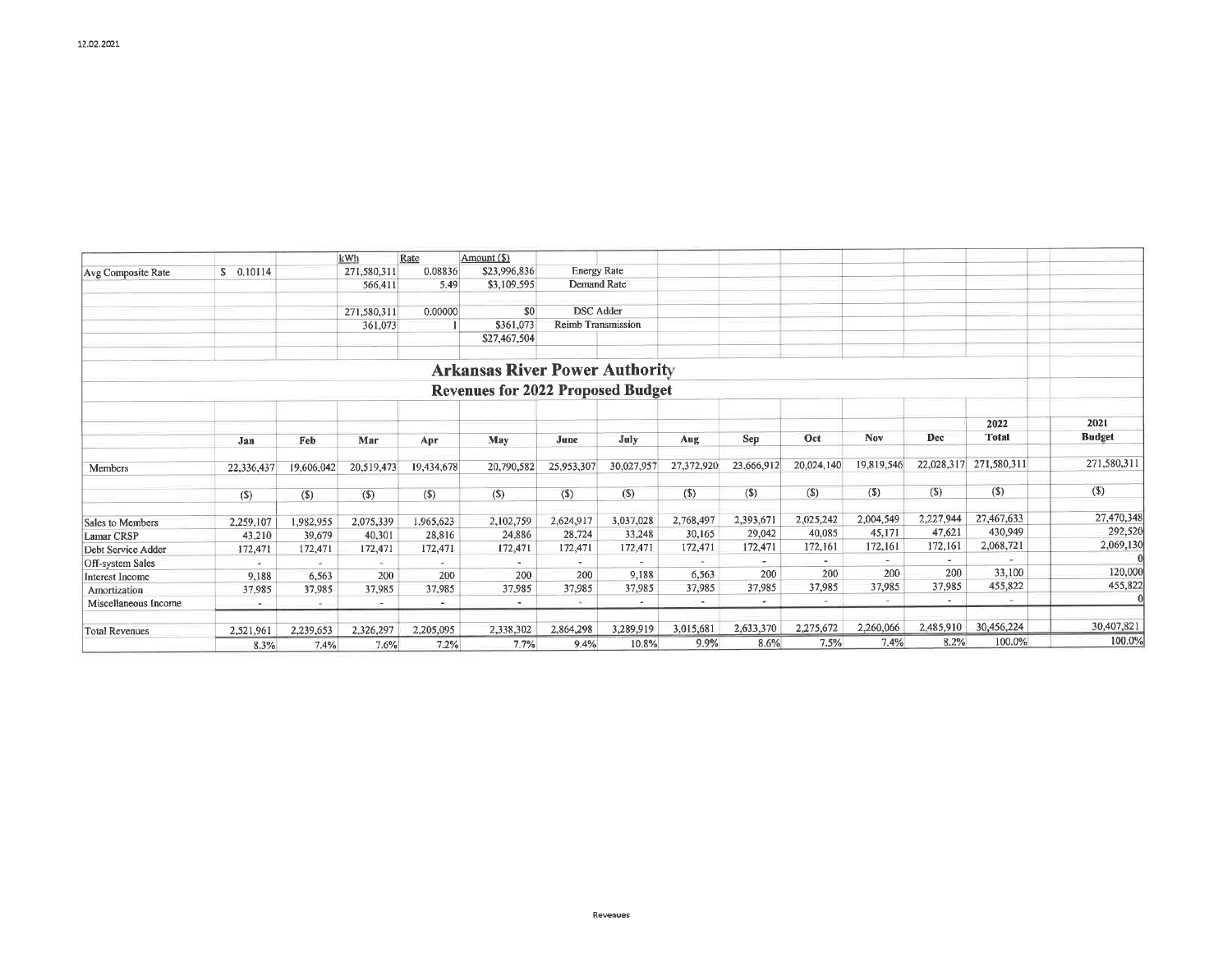| <b>Arkansas River Power Authority</b>                    |               |                                               |    |                                            |              |                                                      |
|----------------------------------------------------------|---------------|-----------------------------------------------|----|--------------------------------------------|--------------|------------------------------------------------------|
|                                                          |               | <b>Fund Balance</b>                           |    |                                            |              |                                                      |
|                                                          |               | 12/31/2021<br>12/31/2022                      |    |                                            |              | Change                                               |
|                                                          |               |                                               |    |                                            |              |                                                      |
| Cash & Cash Equivalents, Unrestricted                    | \$            | 4,993,667                                     | S  | 5,333,107                                  | \$           | 339,440                                              |
| Cash & Cash Equivalents, Restricted                      |               | 12,682,559                                    |    | 13,493,833                                 |              | 811,274                                              |
| <b>Total Cash &amp; Cash Equivalents</b>                 | \$            | 17,676,226                                    | \$ | 18,826,940                                 | $\mathbb{S}$ | 1,150,714                                            |
| <b>Restricted Funds</b>                                  |               | Projected<br>12/31/2021                       |    | Projected<br>Changes in 2022               |              | Projected<br>12/31/2022                              |
| DS Reserve (Bonds)                                       | \$            | 10,612,907                                    |    |                                            |              | 10,612,907                                           |
| Surplus DS Reserve (Interest Earned)                     |               |                                               |    | 33,100                                     |              | 33,100                                               |
| Bond Payment Fund                                        |               | 2,069,652                                     |    |                                            |              | 2,069,652                                            |
| Capacity Fund                                            |               | $\overline{a}$                                |    | $\overline{\phantom{a}}$                   |              | ٠                                                    |
| <b>Working Capital Fund</b><br>Reserve Fund (2003 Bonds) |               | $\overline{\phantom{a}}$<br>$\qquad \qquad -$ |    | $\blacksquare$<br>$\overline{\phantom{a}}$ |              | $\overline{\phantom{a}}$<br>$\overline{\phantom{a}}$ |
| 2010 Project Fund                                        |               | $\blacksquare$                                |    | $\overline{\phantom{a}}$                   |              | $\overline{\phantom{a}}$                             |
| <b>Transmission Maintenance</b>                          |               |                                               |    | ä,                                         |              |                                                      |
|                                                          | ${\mathbb S}$ | 12,682,559                                    |    | 33,100                                     |              | 12,715,659                                           |
|                                                          |               |                                               |    |                                            |              |                                                      |
|                                                          |               |                                               |    |                                            |              |                                                      |
|                                                          |               |                                               |    |                                            |              |                                                      |
|                                                          |               |                                               |    |                                            |              |                                                      |
|                                                          |               |                                               |    |                                            |              |                                                      |
|                                                          |               |                                               |    |                                            |              |                                                      |
|                                                          |               |                                               |    |                                            |              |                                                      |
|                                                          |               |                                               |    |                                            |              |                                                      |
|                                                          |               |                                               |    |                                            |              |                                                      |
|                                                          |               |                                               |    |                                            |              |                                                      |